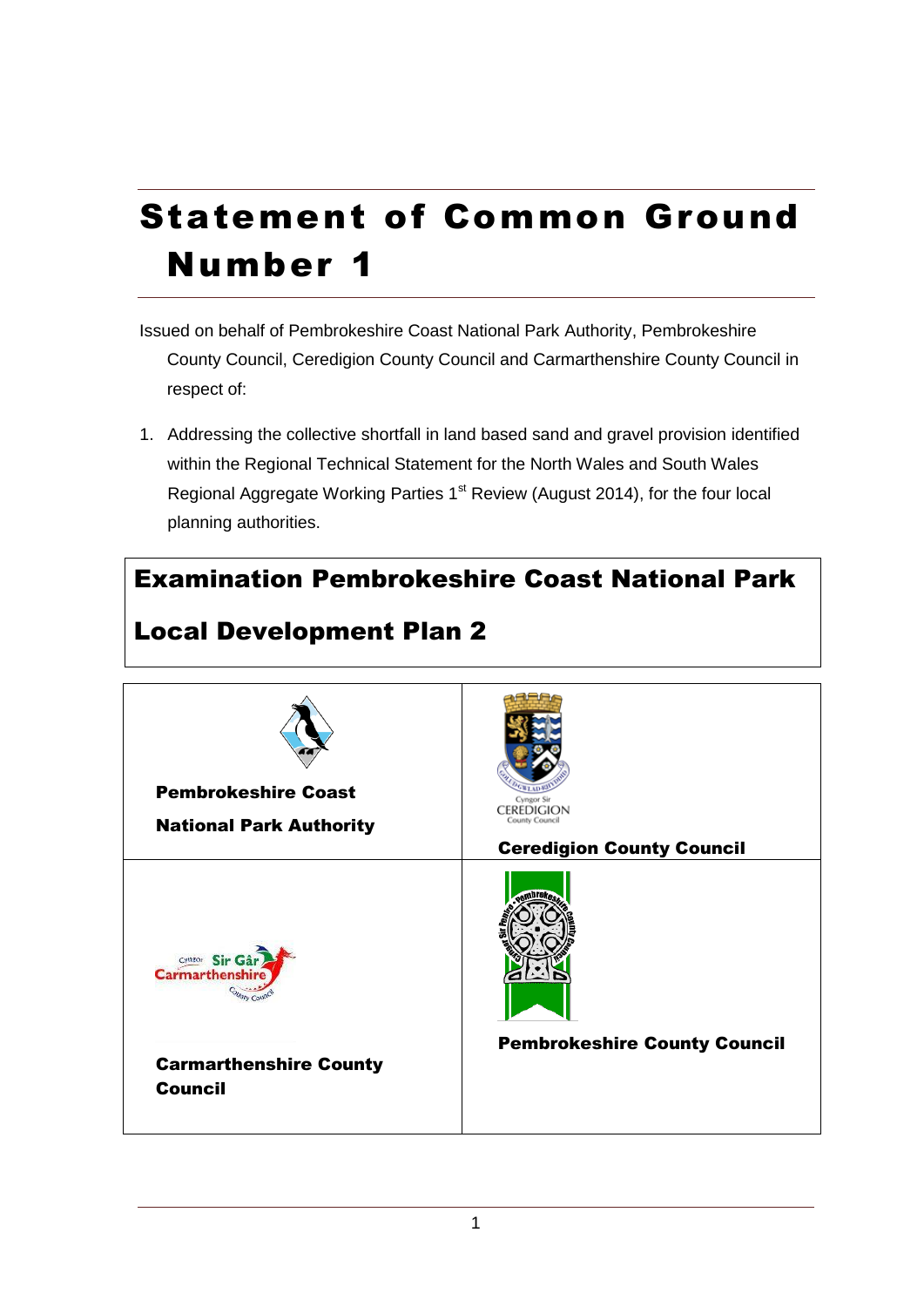### Why was this Statement of Common Ground prepared?

- 1. The Local Development Plan Manual August 2015 advises:
	- a) '6.4.2.18 Agreeing with key infrastructure providers a 'statement of common ground' that can be refined as work on the plan progresses can be a useful way to evidence commitment and deliverability.'
	- b) '7.5.1.1 Where there are strategic and/or substantial objections to the deposit plan, or ones from statutory consultees, the LPA may wish to discuss further with the respondent(s), whether they will reconsider their objection, and which aspects can be agreed in order to narrow the disagreement to its essentials. Including areas of agreement/disagreement with substantive objectors, which may include a compromise position, in a "statement of common ground" for the Inspector would be helpful at this stage. Any subsequent contact with respondents should be identified in the consultation database.'
- 2. This Statement of Common Ground is in pursuance of the aim set out in 'b'. It is produced in response to the following comment received from Welsh Government within its representation dated 23<sup>rd</sup> May 2018 to the Pembrokeshire Coast National Park Authority's Deposit Local Development Plan consultation:

*'The Authority will need to demonstrate how a shortfall of 3.25mt of sand and gravel will be provided across the region. A 'Statement of Common Ground' should be produced and signed by all participating authorities to ensure the shortfall has been addressed.'*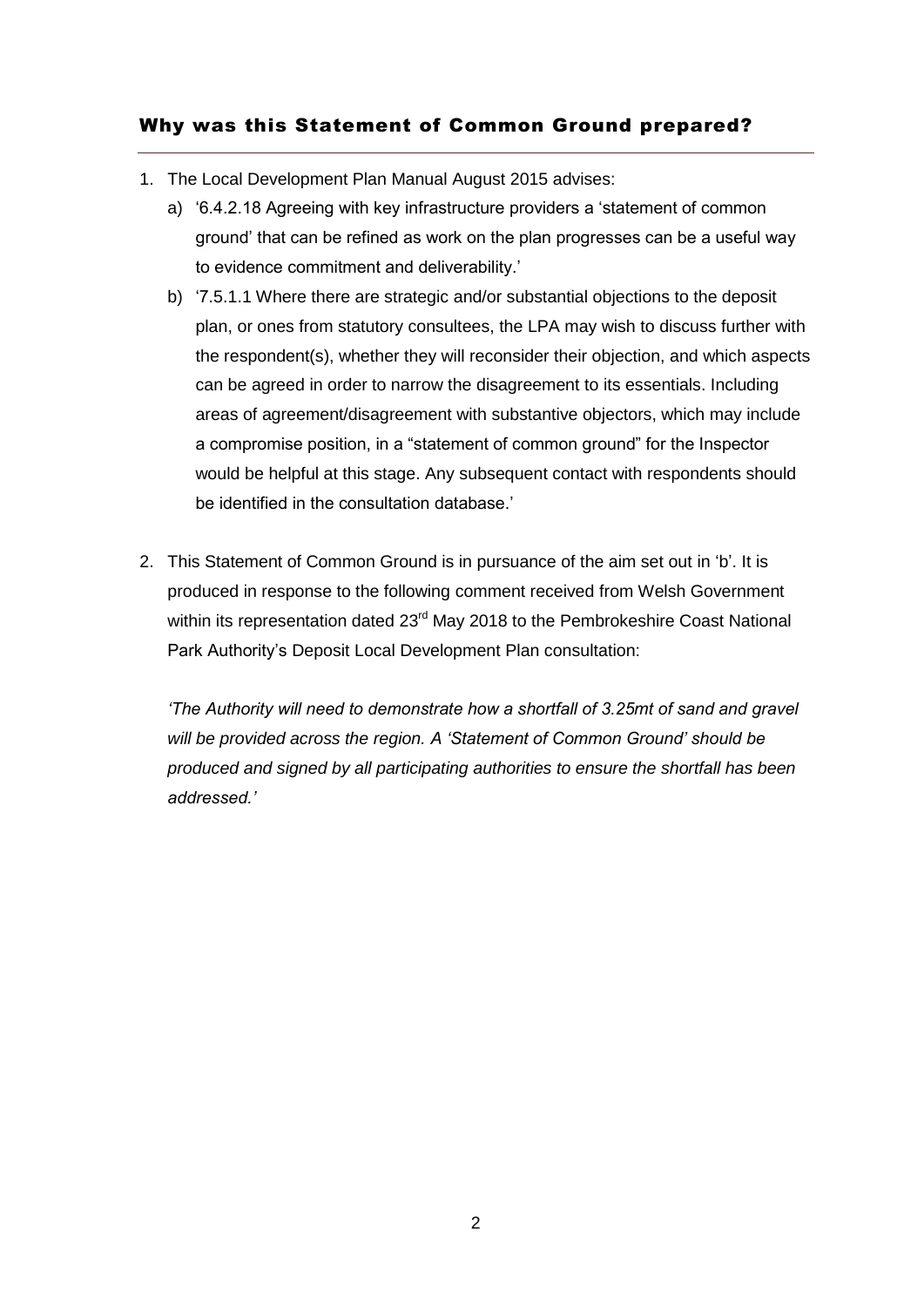#### Text of Agreement

- 3. The Aggregates Working Parties for North and South Wales are required to produce Regional Technical Statements for Aggregates at 5-yearly intervals. This is a requirement of Minerals Technical Advice Note 1 (Minerals Technical Advice Note 1). The Regional Technical Statement provides recommendations which guide the future levels of provision for construction aggregates required from each Mineral Planning Authority in Wales.
- 4. The two main outputs of the Regional Technical Statement process are required to be the identification of apportionments for each Mineral Planning Authority in Wales for the 22 or 25 year period concerned (to maintain a land bank of 7 years for sand and gravel and 10 years for hard rock over a 15 year plan period); and the identification of any allocations that may need to be designated within individual Local Development Plans in order to secure this level of provision (Regional Technical Statement, 2014, para 5.1).
- 5. The apportionments and allocations for land-based sand & gravel within Pembrokeshire, the Pembrokeshire Coast National Park, Ceredigion, and Carmarthenshire have been combined. This is primarily in order to encourage cooperation between these authorities in finding a longer-term solution to the aspiration of reducing future production within the National Park, once existing permitted reserves in that area have been exhausted – currently 2024 (Pantgwyn and 2028 (Trefigin).
- 6. The Regional Technical Statement, in Table 5.2, identifies that a minimum allocation of 2.94 million tonnes of land based sand and gravel is required within the region for the period up to 2033, unless new permissions have been granted since 2010 to address the shortfall.
- 7. Carmarthenshire County Council provided an update on progress made towards addressing this shortfall during the Examination of the Carmarthenshire County Council Local Development Plan. The Council identified that additional provision via the inclusion of subsequent planning permissions, two allocations within Ceredigion County Council's Local Development Plan and a dormant site within the region amounted to an additional 3.253 million tonnes being made available. It was resolved that the shortfall had therefore been addressed and no further allocations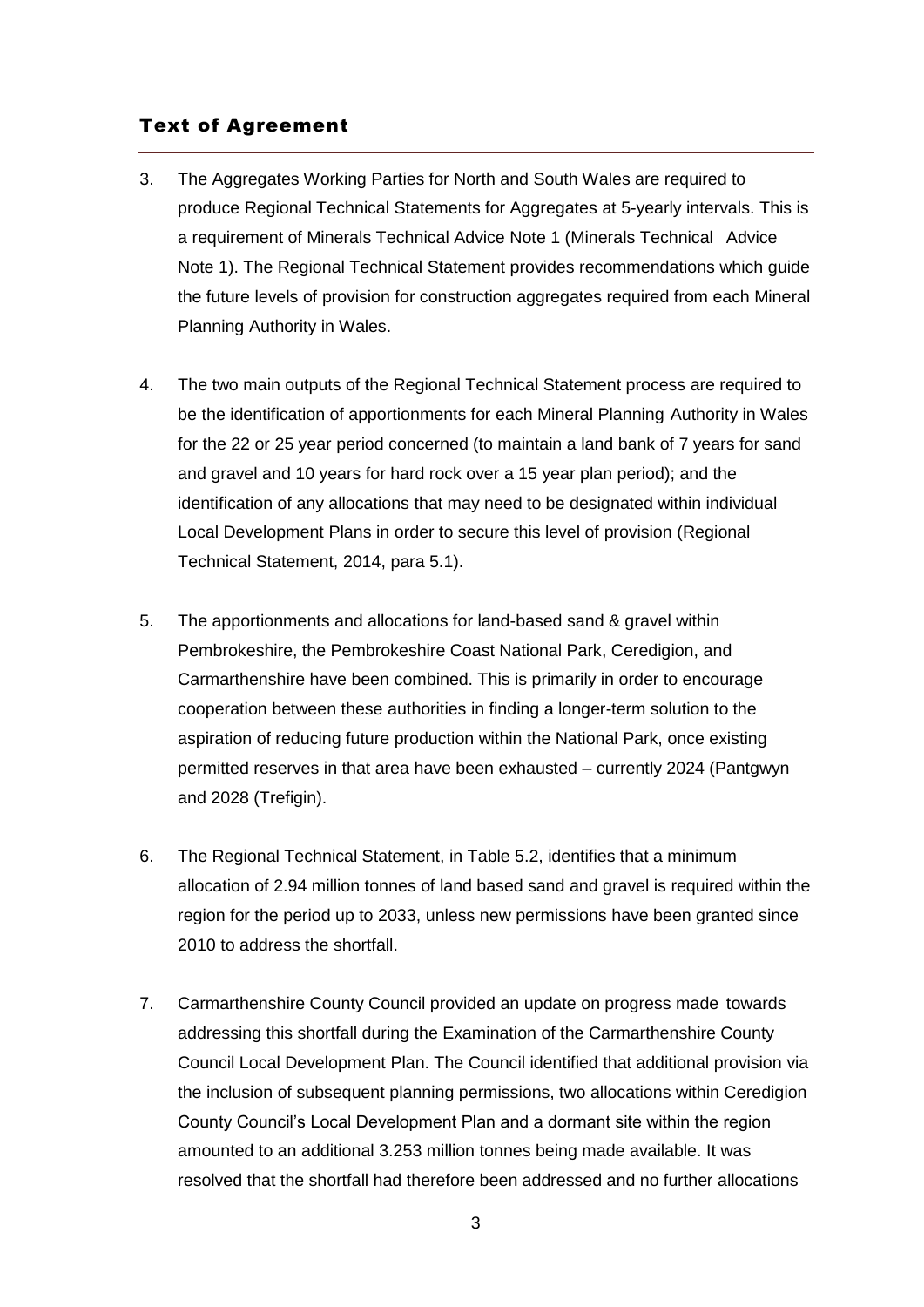were required (Carmarthenshire Local Development Plan 2006-2021: Inspector's Report, October 2014, paragraph 15.4). The following table reflects the current position in relation to sand and gravel based on progress made since December 2010. Data is provided in million tonnes.

| <b>Site</b>             | <b>Status</b>                                                         | <b>Carmarthenshire</b><br>until 2021 | Pembrokeshire<br>(outside the<br><b>Pembrokeshire</b><br><b>Coast National</b><br>Park) until 2021 | Ceredigion<br>until 2022 | Pembrokeshire<br><b>Coast National</b><br>Park until 2031 |
|-------------------------|-----------------------------------------------------------------------|--------------------------------------|----------------------------------------------------------------------------------------------------|--------------------------|-----------------------------------------------------------|
| Trefigin<br>Quarry      | Granted<br>Planning<br>Permission                                     |                                      |                                                                                                    |                          | 0.750                                                     |
| Crug yr Eryr            | Granted<br>Planning<br>Permission                                     |                                      |                                                                                                    | 0.178                    |                                                           |
| Glantowy,<br>Llandovery | Dormant<br>Site<br>considered<br>to be likely<br>to work in<br>future | 0.350                                |                                                                                                    |                          |                                                           |
| Penparc,<br>Cardigan    | <b>LDP</b><br>Allocation<br>(worst<br>case)                           |                                      |                                                                                                    | 1.825                    |                                                           |
| Pant                    | <b>LDP</b><br>Allocation                                              |                                      |                                                                                                    | 0.150                    |                                                           |
| <b>TOTAL</b>            |                                                                       | 0.350                                | $\bf{0}$                                                                                           | 2.153                    | 0.750                                                     |

- 8. Whilst the above table demonstrates a total of 3.253 million tonnes, which exceeds the Regional Technical Statement requirement for the period up to 2033, the collective authorities will continue to look for new opportunities for provision outside of the National Park to improve resilience towards any future increase in demand. Mineral operators were requested to provide details of any expressions of interest into new sites as part of the South Wales Regional Aggregate Survey for 2016. It is planned to repeat this process for the 2017 survey. Subsequent reviews of the region's Local Development Plans will provide an opportunity for Candidate Site assessment and, in the absence of finding viable allocation opportunities, areas of search to be identified.
- 9. The commercial viability of some of the resources is compromised by the availability of marine dredged resources landed at Burry Port and Pembroke. Landings at